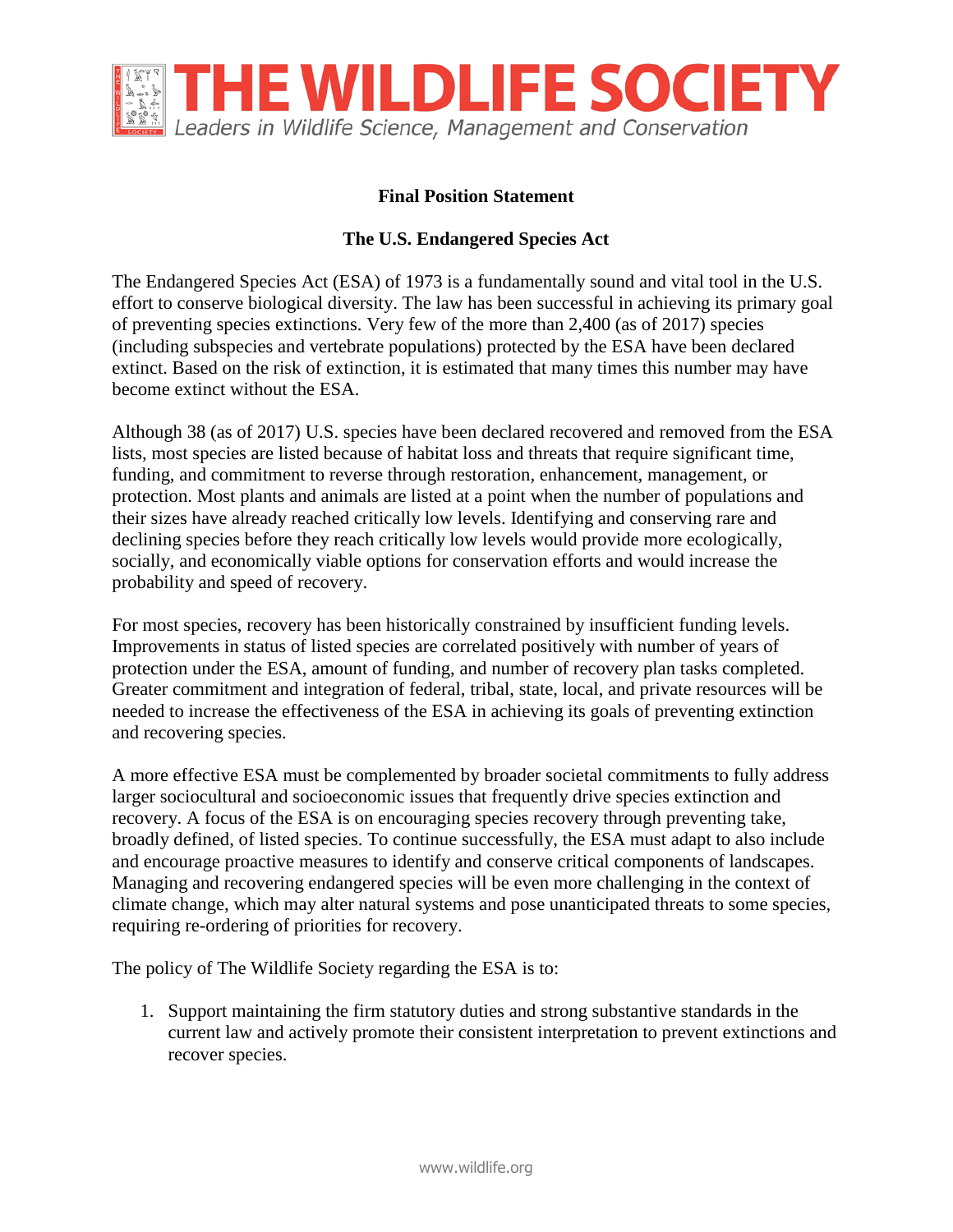- 2. Support efforts to increase funding for development and effective implementation of recovery plans for listed species.
- 3. Encourage commitment of greater federal, tribal, regional, state, local, and private resources to the purposes of the ESA through outreach, collaboration, education and support for financial and regulatory incentives.
- 4. Promote efficient use of existing resources through reducing costs of listing decisions and critical habitat designations and in implementing recovery plans for listed species.
- 5. Support dedicated federal funding for surveys and monitoring to better estimate the status of species at risk. Upon acceptance of a petition for listing, encourage data sharing from federal, tribal, regional, state, local and private entities to document the species' status.
- 6. Support adequate funding under Section 6 of the ESA to assist states in building a strong partnership for conservation of candidate species, recovery of threatened and endangered species, and appropriate monitoring of delisted species.
- 7. Encourage greater partnerships among state fish and wildlife agencies, Native American tribes, local governments, private landowners, and NGOs in carrying out complementary conservation efforts on private and other nonfederal lands to recover listed species and prevent the need to list additional species.
- 8. Support using scientific expertise to develop recovery plan biological objectives, quantitative interim and final recovery targets, and to assess whether an implementation strategy is likely to achieve biological goals. Involve and use additional stakeholder inputs to help develop implementation strategies to achieve recovery objectives.
- 9. Encourage federal agencies to expand proactive and consistent efforts at all levels of management to conserve endangered, threatened, and other at-risk species using existing authorities, as required by ESA section  $7(a)(1)$ , including soliciting and using the expertise of state fish and wildlife agencies, Native American tribes, and others in a consistent and open manner.
- 10. Support the designation of critical habitat and measures to restore, enhance, manage, and protect occupied and unoccupied habitats on public lands that are essential to recover endangered and threatened species and work with landowners to achieve the same objectives on private lands. When a species' recovery is deemed dependent on protection of particular habitats, these habitats should be identified in a spatially explicit manner within that species' recovery plan.
- 11. Support establishment of market-based strategies, for example tax incentives, conservation credits, safe harbor agreements, and expanded use of Farm Bill conservation programs and Interior Department private lands programs, to assist and encourage private landowner actions contributing to recovery of listed species and conservation of candidate species.